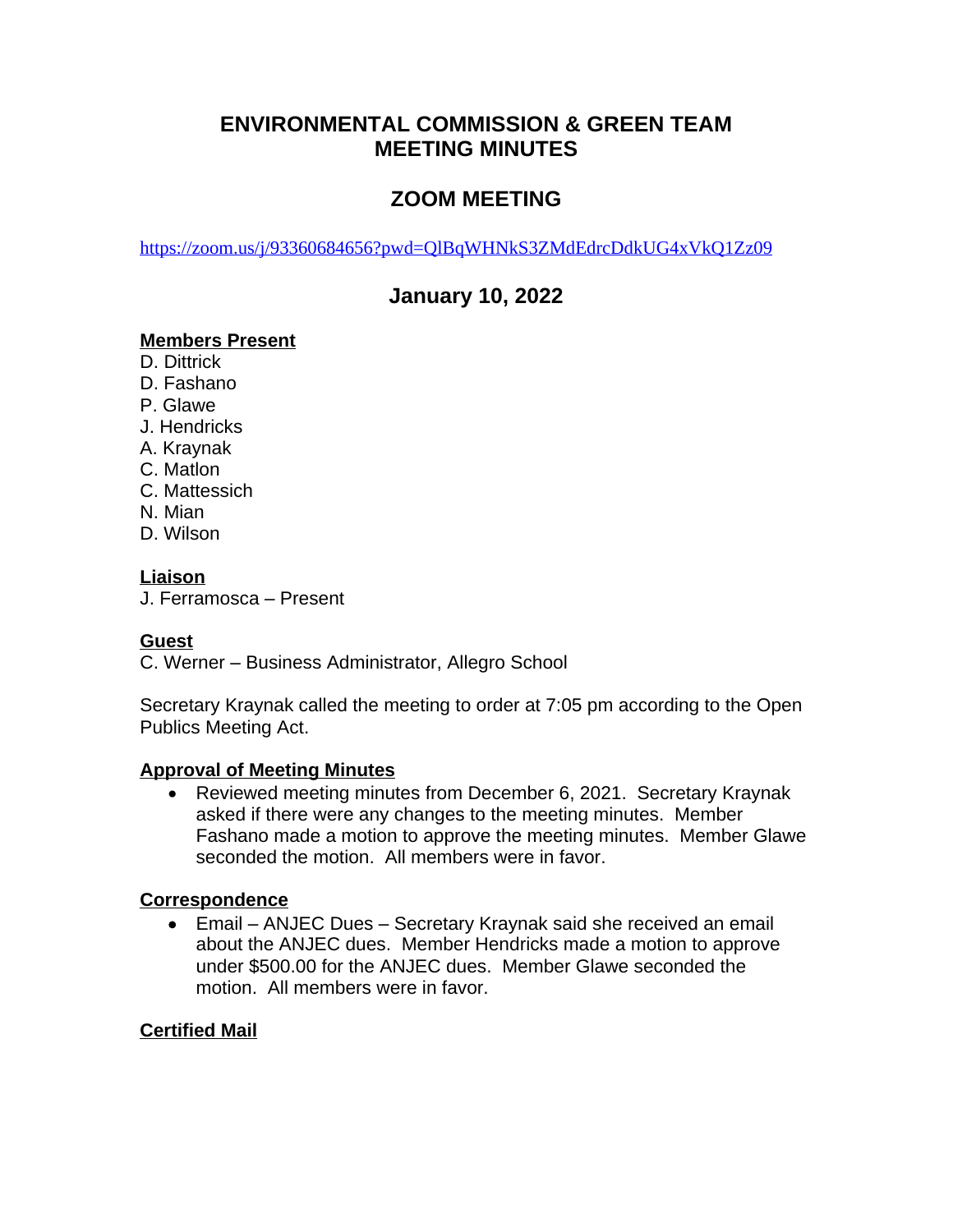### **Old Business**

- Compost Bins Secretary Kraynak said the compost bins were moved to under the pavilion at Stoneybrook Farm & Garden. Secretary Kraynak asked if anyone on the commission would like to take over distributing the remaining compost bins to the residents. Member Mian said she would take over the distribution of the compost bins to the residents.
- River Bank Member Dittrick said that WRWAC sent a letter to Sydney from AmeriCorps about the river bank and are awaiting a response.
- Tote Bags Member Fashano said with the upcoming plastic bag ban we should be distributing tote bags. Member Matlon suggested if we could contact the supermarkets if they would be interested in participating with the tote bags. Liaison Ferramosca said to talk to Shelby and she contact the supermarkets.

### **New Business**

- MUA Single Streaming for 2022 Member Fashano said that the recycling newsletter on the do's don't that went out to the residents noticed that number 5 is not listed. Member Fashano said that he will contact the county.
- Newsletter Member Fashano will contact Krista on the status of the newsletter.
- PSE&G Grant through ANJEC Chairman Wilson said he would look into a \$2,000.00 grant for an Energy Fair
- Meeting Schedule 2022 Meeting in Person and Zoom Secretary Kraynak asked if the Environmental Commission/Green Team will be meeting in person if we would go back to the library conference room. Liaison Ferramosca suggested to ask Krista to look for a larger room.
- 2022 Election of Officers D. Wilson was elected as chairman of the Environmental Commission. Member Glawe made a motion to nominate D. Wilson as chairman of the Environmental Commission. Member Fashano seconded the motion. All members were in favor. C. Mattessich was elected chairman of the Green Team. Member Hendricks made a motion to nominate C. Mattessich as chairman of the Green Team. Member Mian seconded the motion. All members were in favor.

## **Open To The Public**

 Allegro School – C. Werner spoke about the students at Allegro School and the students would work with the environmental community. C. Werner said in the spring there upgrading the planting in the field we have